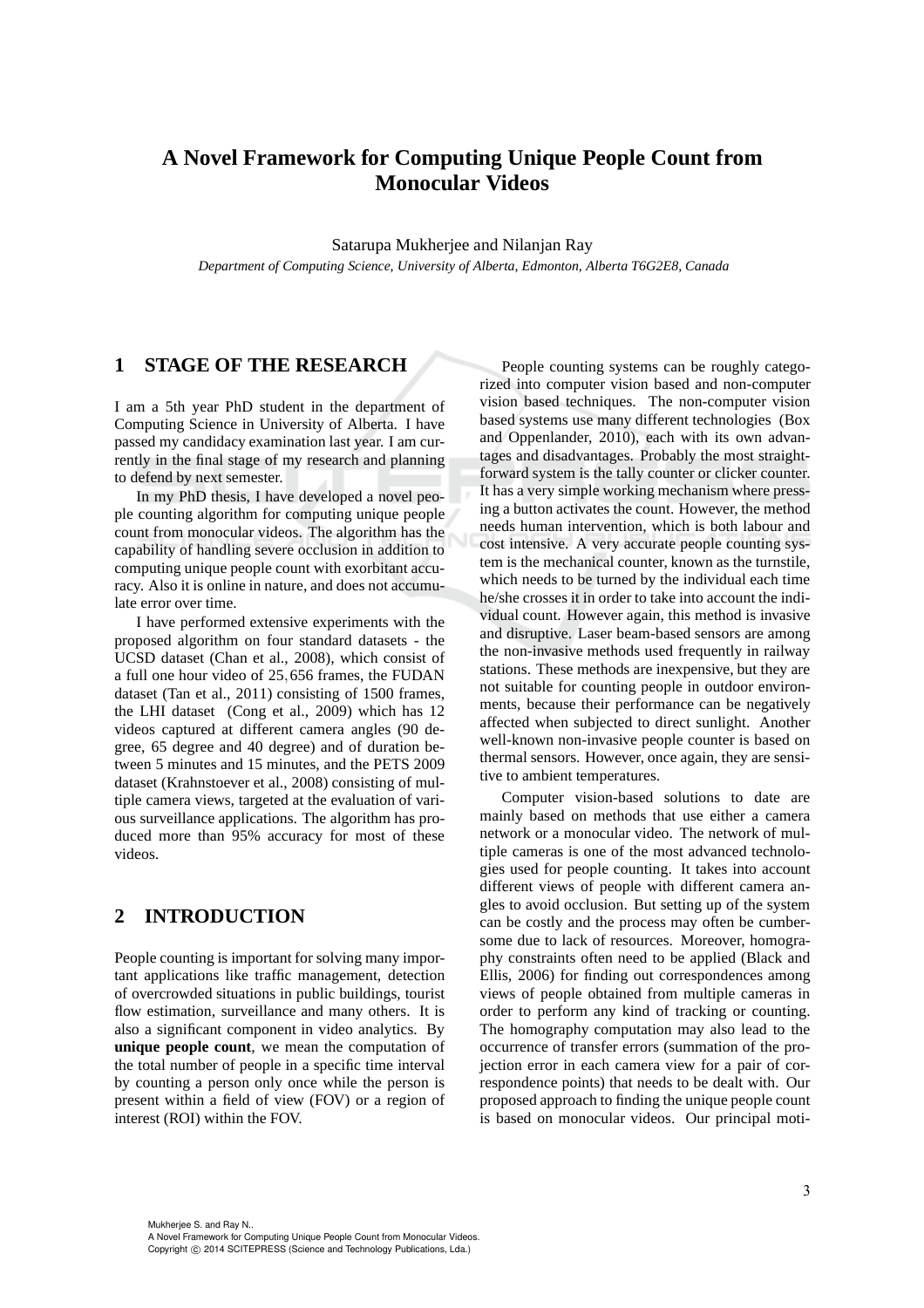vation is to make use of existing cameras and avoid expensive camera network setup and maintenance.

# **3 OUTLINE OF OBJECTIVES**

Based on the above discussion, the objectives of my PhD thesis are as follows -

- i. Compute unique people count over a certain interval of time from monocular videos.
- ii. Make use of existing cameras by avoiding expensive camera setup and maintenance.
- iii. Overcome occlusion problems and still obtain remarkable people count accuracies.
- iv. Apply the algorithm on different scenarios and various kinds of human figures.

### **4 RESEARCH PROBLEM**

SCIENCE *A*ND My PhD thesis aims to develop a robust algorithm, the input of which is a monocular video consisting of human views and the output will be the total unique count of people within certain duration of the video.

The aim of the algorithm is its application towards real life problems. To avoid the expensive and also challenging video camera network system, it works on the view taken from a single camera. Finally, apart from dealing with sparse crowds, the algorithm is able to deal with large as well as dense crowds. Hence, it is capable of handling occlusions.

## **5 STATE OF THE ART**

The computer vision based algorithms for people counting from monocular videos are mainly used for finding out two types of counts - frame based people count and unique people count. Frame based count is also known as density estimation.

The frame based people counting algorithms count people in individual video frames with reasonable accuracy even in the presence of occlusions (Chan et al., 2008; Chan and Vasconcelos, 2012; Chan and Vasconcelos, 2009; Conte et al., 2010; Tan et al., 2011; Lempitsky and Zisserman, 2010). These methods use extracted features from individual frames and count the number of people in each frame with the help of machine learning techniques that map the extracted features to the number of people present in the frame. But these methods fail to count the unique number of people present in a video over an interval of time, as they do not consider the correspondence of the same person over multiple frames. For example, if there are *n* people in the first frame and one person enters, while another person exits the FOV in the second frame, the frame based counting will produce  $n$  as the people count for the second frame. However, the unique count of people for the two frames should be  $n+1$ .

The computer vision based solutions to unique people count can be further categorized into three types: a) the detection and tracking based approach (Harasse et al., 2005; Kim et al., 2002; Zeng and Ma, 2010), b) the visual feature clustering based approach (Brostow and Cipolla, 2006; Rabaud and Belongie, 2006) and c) the line of interest (LOI) counting approach (Ma and A.B.Chan, 2013; Cong et al., 2009; Kim et al., 2008). The first two individual based analyses are somewhat successful for low density crowds or overhead camera views, but they are not competent enough for large crowds. In these types of views, there is too much occlusion, or people are depicted by only a few pixels or the situations are too challenging for tracking. The LOI counting methods are capable of handling occlusion, but these methods have received relatively less attention so far.

The detection and tracking based approaches (Harasse et al., 2005; Kim et al., 2002; Zeng and Ma, 2010) count people by detecting individuals in an image and creating corresponding trajectories by tracking them. The number of trajectories in an interval of time accounts for the number of people. This technique works well for situations where the object size is large, the crowd is not too dense and occlusion is not severe. Large object size helps in the detection as there are enough image pixels to depict the object. Tracking is failsafe for overhead FOVs where little or no occlusion is present. In case of whole body views, where partial occlusion is present, particle filter based tracking can be applied. Applying the detection-tracking approach becomes difficult in dense crowds where each person is depicted by only a few image pixels and people occlude each other in complex ways. Detection becomes challenging due to both occlusion and the small sizes of people. Occlusion also poses a difficult challenge for tracking.

The visual feature trajectory clustering methods (Brostow and Cipolla, 2006; Rabaud and Belongie, 2006) cluster feature trajectories that exhibit coherent motion and the number of clusters is used as the number of moving objects. This type of method requires sophisticated trajectory management, like handling broken feature tracks due to occlusions or measuring similarities between trajectories of different length. Thus, in crowded environments, it is fre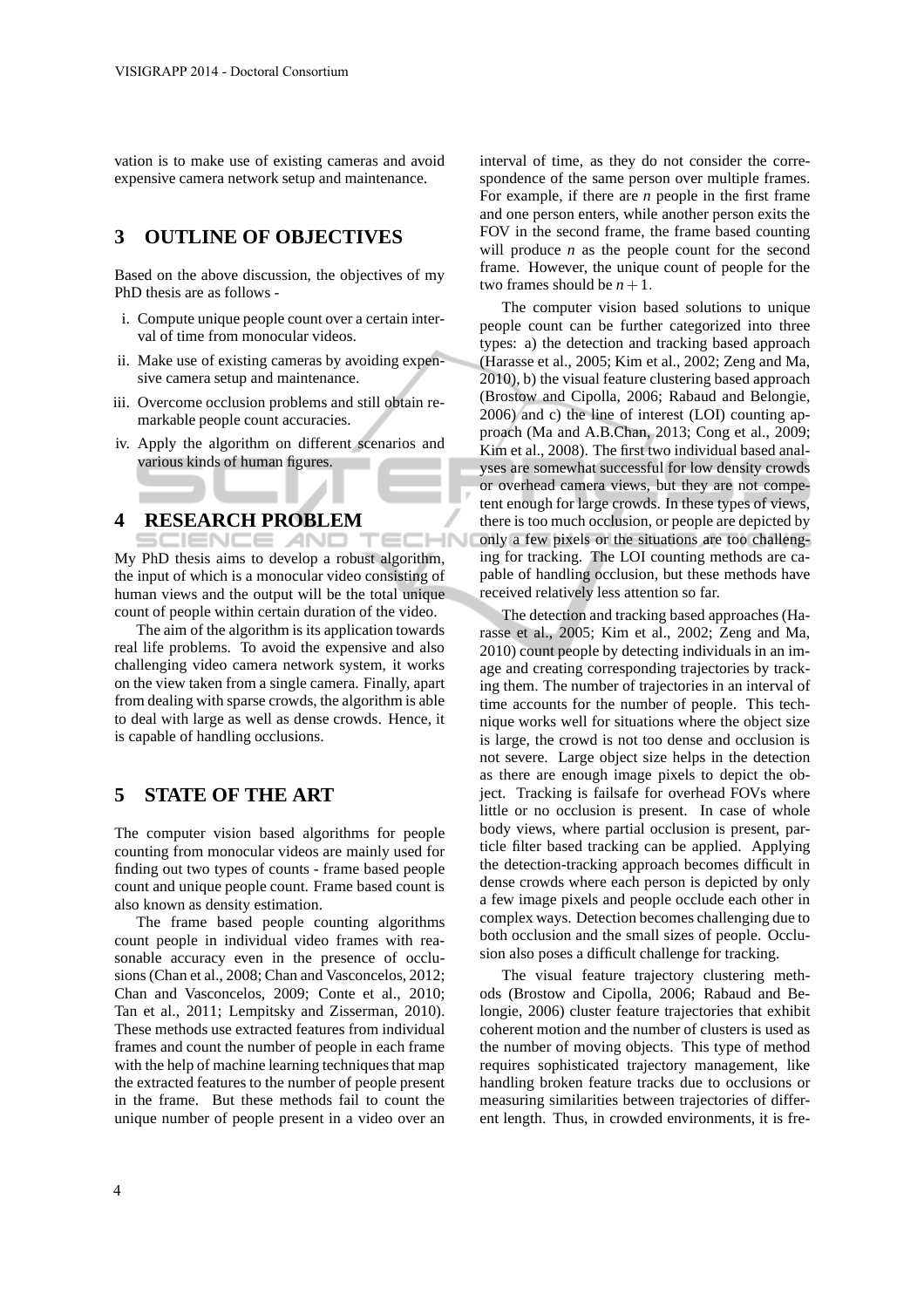quently the case that coherently moving features do not belong to the same person. Thus, equating the number of people to the number of trajectory clusters becomes quite error prone. Once again, occlusion is a serious bottleneck for these methods too.

The LOI counting methods (Ma and A.B.Chan, 2013; Cong et al., 2009; Kim et al., 2008) have received much less attention so far. The basic principle here is to construct a temporal image at the LOI over a period of time. Next, the temporal image is converted to a cumulative count of people that crossed the LOI. But, often the methods are incapable of handling dense crowds and the methods may not perform well if the walking speed varies a lot within the crowd.

## **6 METHODOLOGY**

The novel framework discussed in this paper, has a monocular video as its input, consisting of human views and the output of the framework is the total unique count of people within a certain duration of the video. The framework deals with both sparse as well as dense crowds, because it is capable of handling occlusions. Finally, a major advantage of the proposed framework is that it is online in nature and does not accumulate error over time.

We achieve the unique people count by a ROI analysis that is in a sense similar to the control volume analysis in fluidics describing the flow of fluid mass in/out/across a volume. Given a ROI within the FOV of a monocular video, our method counts the number of unique people who have entered or left the ROI within a short period of time. Thus, we are able to compute the influx and/or the outflux rate of unique people at any time instant. Summing these rates between any two time points provide us with the unique people count. Our method achieves this feat by combining frame-based people counting (a supervised machine learning method) with a simple ROI boundary tracker. Because, our method only computes pixel correspondence at the ROI boundary over a short period, it is able to cope well with occlusions. In this manner, our framework passes the responsibility of people count in the presence of occlusions to the supervised learner, and avoids object tracking altogether. The proposed method differs significantly from the LOI methods, as we do not rely on any temporal image generation and their analysis. Note also that LOI counting method relies on straight lines of interest, while our ROIs do not have such shape restrictions.

#### **6.1 Background**

Our proposed unique people count utilizes two techniques: a) frame based count and b) ROI boundary tracking. We discuss these two components in this section.

**(a) Frame based Count.** The general idea here is to extract features from an image frame and map these features to the number of people present in the image frame. This mapping is achieved by supervised machine learning methods, such as Gaussian Process regression (Chan et al., 2008).

The features that are taken into account include foreground features obtained from a background subtraction method and texture features. Based on empirical experiments, the background subtraction algorithms chosen for our framework are the Approximate Median method (McFarlane and Schofield, 1995) for the UCSD and the PETS 2009 datasets, Mixture of Gaussians method (Stauffer and Grimson, 1999) for the FUDAN dataset and ViBe (Barnich and Droogenbroeck, 2011) for the LHI dataset. The features considered for the frame based count are as follows:

- i. Segment features are extracted to capture properties like shape, size etc. by computing a) foreground area, b) perimeter of foreground area, and c) perimeter-area ratio.
- ii. Edge features, such as a) number of edge pixels, and b) edge orientation are computed. Edges within a segment are strong cues about the number of people in it.
- iii. Texture features Texture features, which are based on the gray-level cooccurrence matrix, are used for estimating the number of pedestrians in each segment (Chan et al., 2008; Tan et al., 2011). The image is first quantized into eight gray levels and masked by the segment. The joint probability of neighboring pixels *i* and *j* within the image frame *I*,  $p(I(i), I(j) | \theta)$  is then estimated for four orientations θε $\{0^\circ, 45^\circ, 90^\circ, 135^\circ\}.$ 
	- a Homogeneity: the texture smoothness,  $g_{\theta} = \sum_{i,j} p(I(i), I(j) | \theta) / (1 + |i - j|).$
	- b Energy: the total sum-squared energy,  $e_{\theta} = \sum_{i,j} p(I(i), I(j) | \theta)^2$ .
	- c Entropy: the randomness of the texture distribution,

$$
h_{\theta} = \sum_{i,j} p(I(i), I(j) | \theta) log p(I(i), I(j) | \theta).
$$

Generally, features like foreground segmentation area or number of edge pixels should vary linearly with the number of people in each frame (Hou et al., 2010; Zhu, 2005). Foreground segmentation area versus the individual frame-based manual people count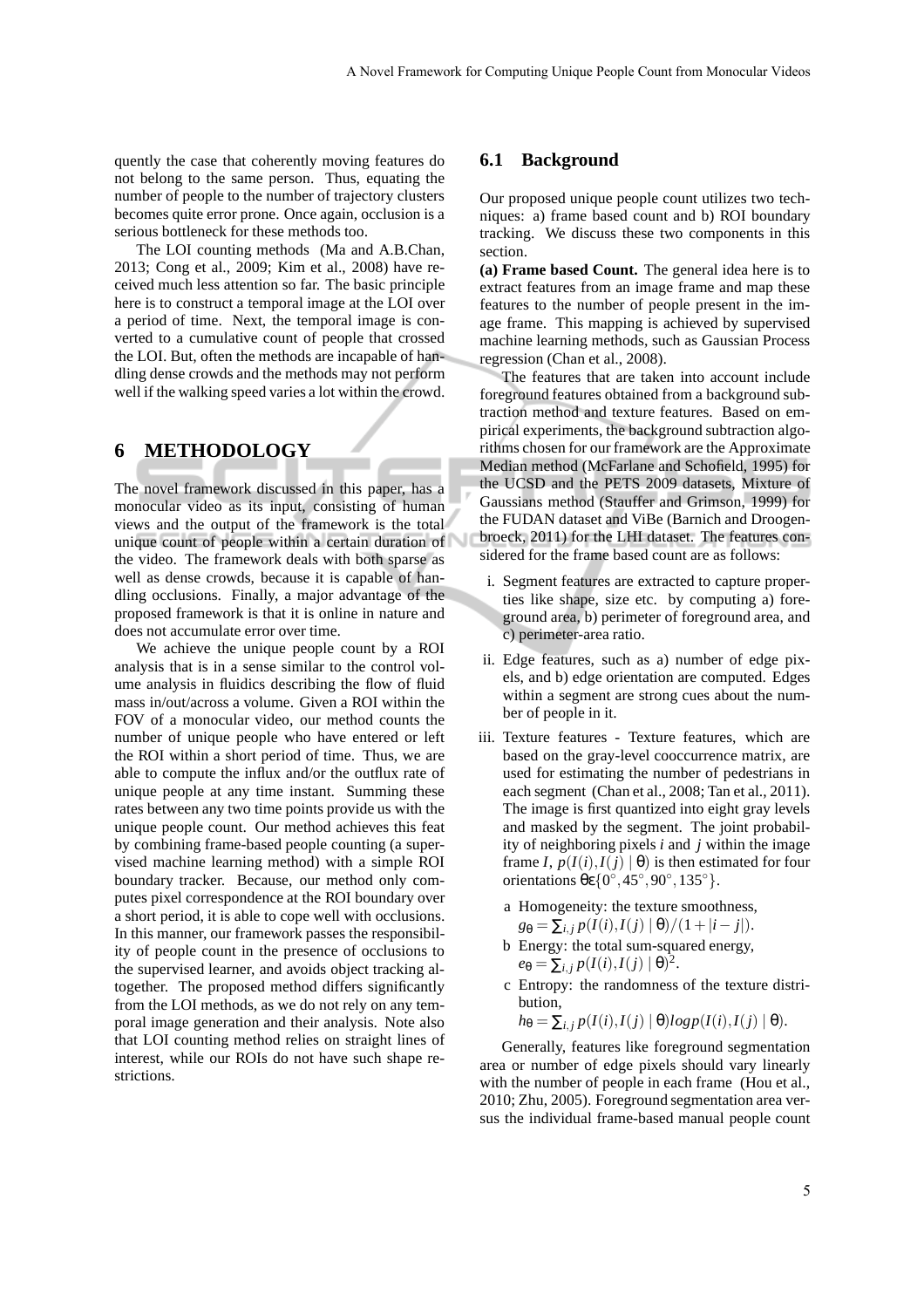

Figure 1: Plot of foreground segmentation area vs. people count on first 1000 frames of the UCSD dataset.

over the first 1000 frames of the UCSD dataset is plotted in Figure 1. It can be observed that the overall trend is almost linear with some local nonlinearities. These local non-linearities occur due to different reasons like occlusion, segmentation errors in background subtraction, perspective foreshortening etc.

The non-linearities are modeled by including additional features, other than the segmentation areas, which are mentioned above and handled by a machine learner using a suitable kernel function. Here, we experiment with two machine learners which are capable of handling non-linear relationships- Gaussian Process (GP) Regressor (Rasmussen and Williams, 2006) and Support Vector Regressor (SVR) (Smola and Scholkopf, 1998).

We choose the UCSD dataset to evaluate the performance of the machine learners as it has many dense crowd instances. For training, the number of people is counted manually on 500 frames with variable crowd densities and the features of each frame within the ROIs are extracted. Next, the machine learners are trained with these extracted features and the corresponding people count in each frame within the ROI to learn the relationship between the two. The performance of the machine learners is then evaluated on 1000 validation frames that are different from the training frames. Manual count is also generated on these 1000 validation frames to perform the quantitative comparison between the two machine learners.

Figure 2 plots the predicted count versus the manual count for both the machine learners on the 1000 frame validation set. The dotted lines plot the predicted count from the machine learner, whereas the solid lines denote the true count produced manually. Both the GP Regressor and the SVR performs well on all of the validation set. A quantitative analysis based on mean squared error, mean absolute error and percentage of mean absolute error is reported in Table I. Here it can be seen that the performance of the GP Regressor is slightly better than that of the SVR. So,



Figure 2: Performance evaluation of the two machine learners.

we chose GP for our framework.

The kernel of the GP or SVR is a combination of both linear and squared exponential kernels (RBF) (Chan et al., 2008):

$$
k(x_p,x_q) = \alpha_1(x_p^Tx_q + 1) + \alpha_2 e^{\frac{-\|x_p-x_q\|^2}{\alpha_3}} + \alpha_4 \delta(p,q),
$$

where  $x_p$  and  $x_q$  are the *p*-th and *q*-th feature vectors and  $\alpha = {\alpha_1, \alpha_2, \alpha_3, \alpha_4}$  are the hyperparameters.

**(b) Boundary Tracking with Optical Flow.** As has been mentioned earlier, our proposed unique people count is inspired by the control volume analysis in fluidics. Thus, we need to account for people leaving or entering the ROI. To mitigate the effect of occlusion, we avoid the tracking of individual people in our framework. Instead, we track pixels on the ROI boundary over a short period of time. A number of methods can be applied for tracking the ROI boundary. However, we choose a simple off-the-shelf optical flow (Horn and Schunck, 1981) technique principally to make our framework more accessible. The optical flow computes pixel motion between two consecutive image frames, taking into account brightness constancy. Optical flow has a rich history; we found that a very basic technique (Horn and Schunck, 1981) suffices for boundary tracking in our application. We have used a publicly available implementation with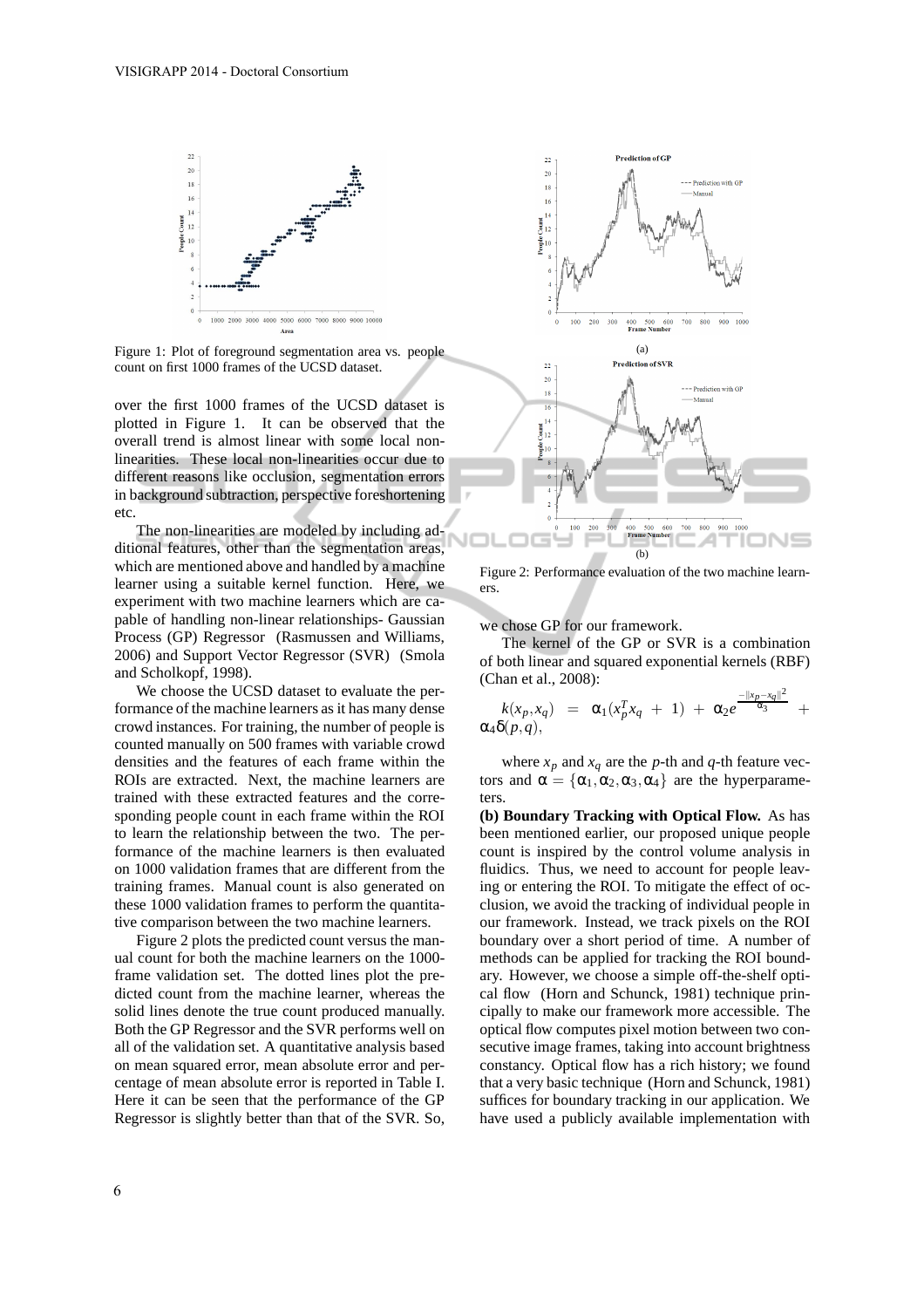| Table 1: Performance of GP and SVR on 1000 test frames. |  |  |
|---------------------------------------------------------|--|--|
|---------------------------------------------------------|--|--|

| Machine | Mean Squared Error            | Mean Absolute Error   | Percent Mean       |
|---------|-------------------------------|-----------------------|--------------------|
| Learner | (No. of people squared/frame) | (No. of people/frame) | Absolute Error (%) |
| GP      | 2.3818                        | 1.2378                |                    |
| SVR     | 2.5151                        | -3001                 |                    |



Figure 3: Actual ROI and Tracked ROI on an image of video 3-3 of the LHI dataset.

the default parameter settings in all our experiments. The original ROI and tracked ROI on an image of video 3-3 of the LHI dataset is plotted in Figure 3 to cite an example of boundary tracking.

#### **6.2 Proposed Unique Count Framework**

In this section, the proposed framework is presented. Our proposed framework counts the unique number of people who enter or leave an ROI within a time interval. In order to realize the framework, we assume availability of the following two functionalities discussed in the previous section:

**Functionality 1.** A ROI boundary tracker (*Track*) that is able to track the boundary of ROI *R* for a short while ∆*t*.

**Functionality 2.** A machine learner (*Pred*), which is able to predict the number of people present within a ROI on a single video frame.

With these two functionalities, the following framework counts the number of unique people who have entered or left the ROI *R*.

**Unique Influx and Outflux Count (UIOC)** for  $t = 0, 1, 2, 3, \dots$ 

 $C^t \leftarrow Pred(I^t, R);$  $R_d \leftarrow \text{Track}(I^t, I^{t+\Delta t}, R);$  $\Delta C_{in}$  ←  $Pred(I^{t+\Delta t}, R \cup R_d) - C^t$ ;  $\Delta C_{out} \leftarrow C^t - Pred(I^{t+\Delta t}, R \cap R_d);$  $F_{in}^t \leftarrow \Delta C_{in}/\Delta t;$  $F_{out}^t \leftarrow \Delta C_{out}/\Delta t;$ end Output at time point *t*:  $F_{in}^t$ ,  $F_{out}^t$ ,  $C^t$ .

Unique influx count between  $t_1$  and  $t_2$  is  $C^{t_1} + \sum_{i=1}^{t_2} C^{t_1}$  $\sum_{t=t_1}$  $F_{in}^t$ , and unique outflux count between  $t_1$  and  $t_2$  is  $C^{t_2} + \sum_{t=t_1}^{t_2}$  $F_{out}^t$ ,

where,

*I t* : Video frame at time *t*

*R*: Region of interest (ROI)

*Rd*: Deformed ROI due to boundary tracking between frames  $I^t$  and  $I^{t + \Delta t}$ .

 $\Delta C$ <sup>*in*</sup>: Unique influx between time points *t* and  $t + \Delta t$ ∆*Cout*: Unique outflux between time points *t* and *t* +∆*t*

*F t in*: Influx rate of people at time *t*

 $F_{out}^t$ : Outflux rate of people at time *t*.

The *Track* functionality tracks the ROI boundary *R* from *I<sup>t</sup>* through *I<sup>t+∆<i>t*</sup></sub>. *Track* returns *R<sub>d</sub>*, which is the deformed ROI due to the pixel motion at the boundaries of *R*. The *Pred* functionality counts the number of people within a ROI based on extracted image features. If a ROI neither consumes nor generates people, the influx and the outflux count over a period of time should be equal, assuming accurate performance by the two aforementioned functionalities. We refer to such a ROI as a (mass) *conserving* ROI. An example of a non-conserving ROI, where people get consumed and/or generated, is a view of an elevator, in which people enter or come out of.

Figure 4 explains why the framework works. The top left part of Figure 4, illustrates the positions of people and the ROI *R* at time instant *t*. The top right panel displays the positions of people at time instant  $t + \Delta t$  as well as the deformed ROI  $R_d$ . Notice that *R<sup>d</sup>* is a result of tracking the boundaries of *R* between *t* and  $t + \Delta t$ . The bottom left and right panels respectively show set union and intersection of the original ROI *R* and the deformed ROI *Rd*. For clarity, the positions of people at time instant  $t + \Delta t$  at the bottom two panels are depicted by dots. Note that influx is given by  $\Delta C_{in}^t = Pred(I^{t+\Delta t}, R \cup R_d)$  –  $Pred(I^t, R) = 4 - 3 = 1$ , whereas outflux is given by  $\Delta C_{out}^t = Pred(I^t, R) - Pred(I^{t + \Delta t}, R \cap R_d) = 3 - 1 = 2.$ The total unique number of people produced by the influx count is  $Pred(I^t, R) + \Delta C_{in}^t = 3 + 1 = 4$  and the total outflux count is  $Pred(I^{t + \Delta t}, R) + \Delta C_{out}^{t} = 2 + 2 = 0$ 4. As expected, these two numbers are equal, since the ROI here is a conserving one that neither consumes nor generates people.

The effect of occlusions is mitigated principally because of two reasons: (a) unlike object tracking, our boundary tracker, which computes pixel motion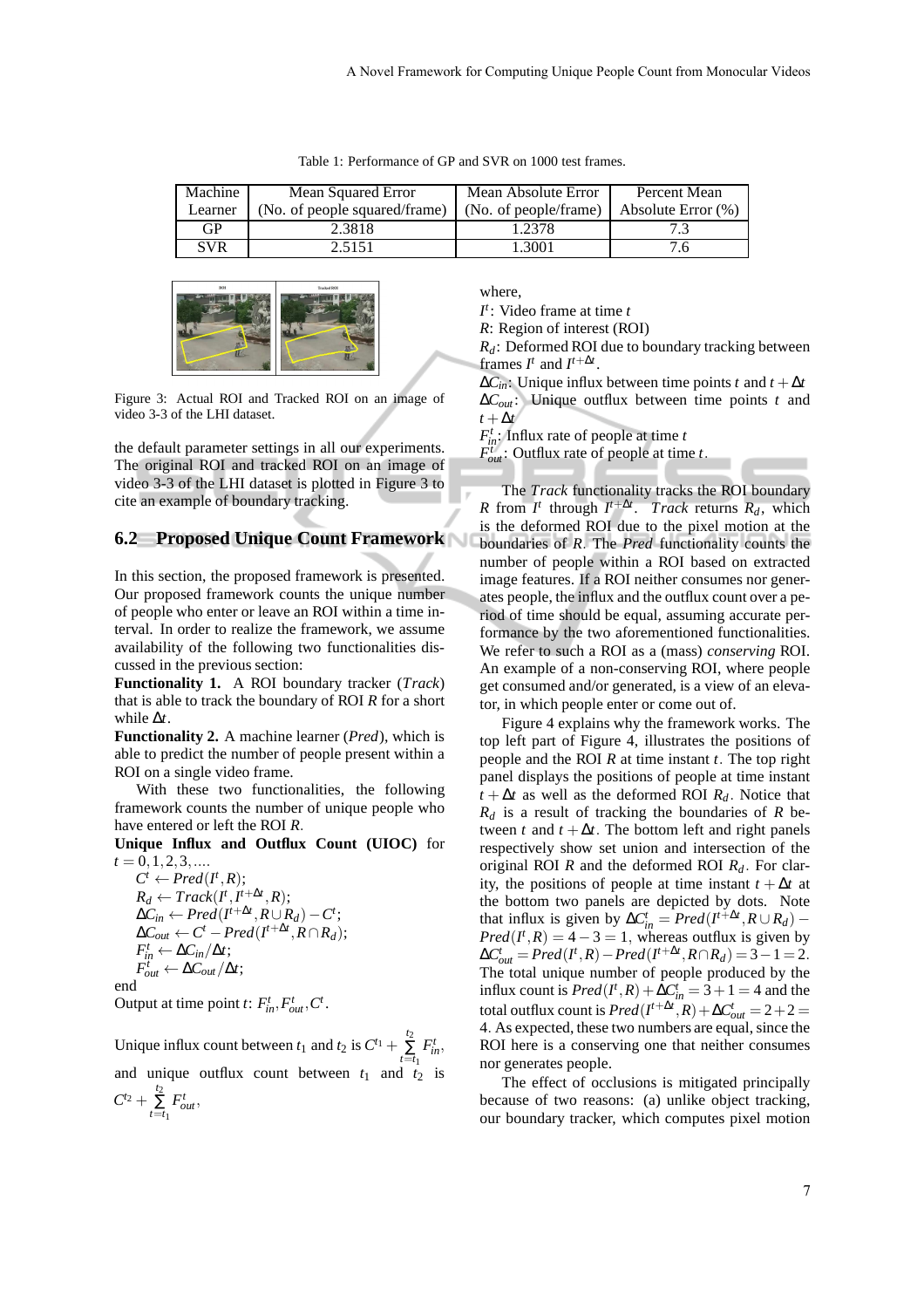

Figure 4: Explanation of influx and outflux.

on the ROI boundary for a short period, is hardly affected by occlusions, and (b) machine learner-based frame count is not much affected by occlusions either. Note that even if frame count is affected by occlusions to some extent at a particular time instant, chances are that in a later instant, the same occlusions will not exist in the scene. As a result, when we sum up the influx/outflux rates, the effect of occlusions is suppressed. Basically, by avoiding object tracking and/or track generations for an extended period, we bypass occlusions and pass the responsibility of tackling occlusions to the machine leaner. Our experiments validate this observation.

### **7 RESULTS AND DISCUSSIONS**

For the UCSD dataset, we have chosen a rectangular ROI *R*, as shown in the top left panel of Figure 5. For the FUDAN dataset, our chosen ROI is shown in the top left panel of Figure 6. The top right panels in Figures 5 and 6 show the deformed ROI *Rd*. We have chosen to compute influx count for the UCSD dataset and outflux count for the FUDAN dataset. The bottom left panels in Figures 5 and 6 show respectively *R*∪*R*<sup> $d$ </sup> and *R*∩*R*<sup> $d$ </sup>. The bottom right panels in Figures 5 and 6 show the foreground/background segmentations. It is noted that both the datasets have severe occlusions. Another challenge in the FUDAN dataset is that it also contains shadows of people.

We compute the influx count on the LHI dataset. For the LHI dataset, the ROIs are chosen as shown in Figure 7. Here, the ROI selection is decided based on the detection region considered in (Cong et al., 2009). The formula used for calculating accuracy is 100(1- (| Manual Count - Predicted Count |/Manual Count)) (Cong et al., 2009).

The timestep  $\Delta t$  is the only tunable parameter in our framework. On one hand, a large ∆*t* would smooth out noisy predictions by the machine learner. On the other hand, a large ∆*t* would make the boundary tracking more challenging due to occlusions. The timestep used for the application of the tracking rou-



Figure 5: Visual Results on the UCSD dataset.



Figure 6: Visual Results on the FUDAN dataset.

Table 2: Accuracy for three different timesteps for the FU-DAN dataset.

| ٨t              | Accuracy |
|-----------------|----------|
| (No. of Frames) | $($ %)   |
| 20              | 91.35    |
| 25              | 98.46    |
|                 | 93.22    |

tine varies for different datasets. These values are chosen based on our experiments with three different values on the first 100 frames. The experiments for the FUDAN dataset are shown in Table II.

UIOC performs well on all the datasets. The results for the UCSD and the FUDAN dataset including the accuracies are tabulated in Table III and IV respectively. UIOC also performs well on all 12 videos of the LHI dataset. The accuracies remain close to 95% for most datasets. Also, note that all types of camera angles and video lengths do not seems to decrease the accuracy as much as observed in Table V.

We demonstrate with experiments that our framework is competent enough to handle occlusions. We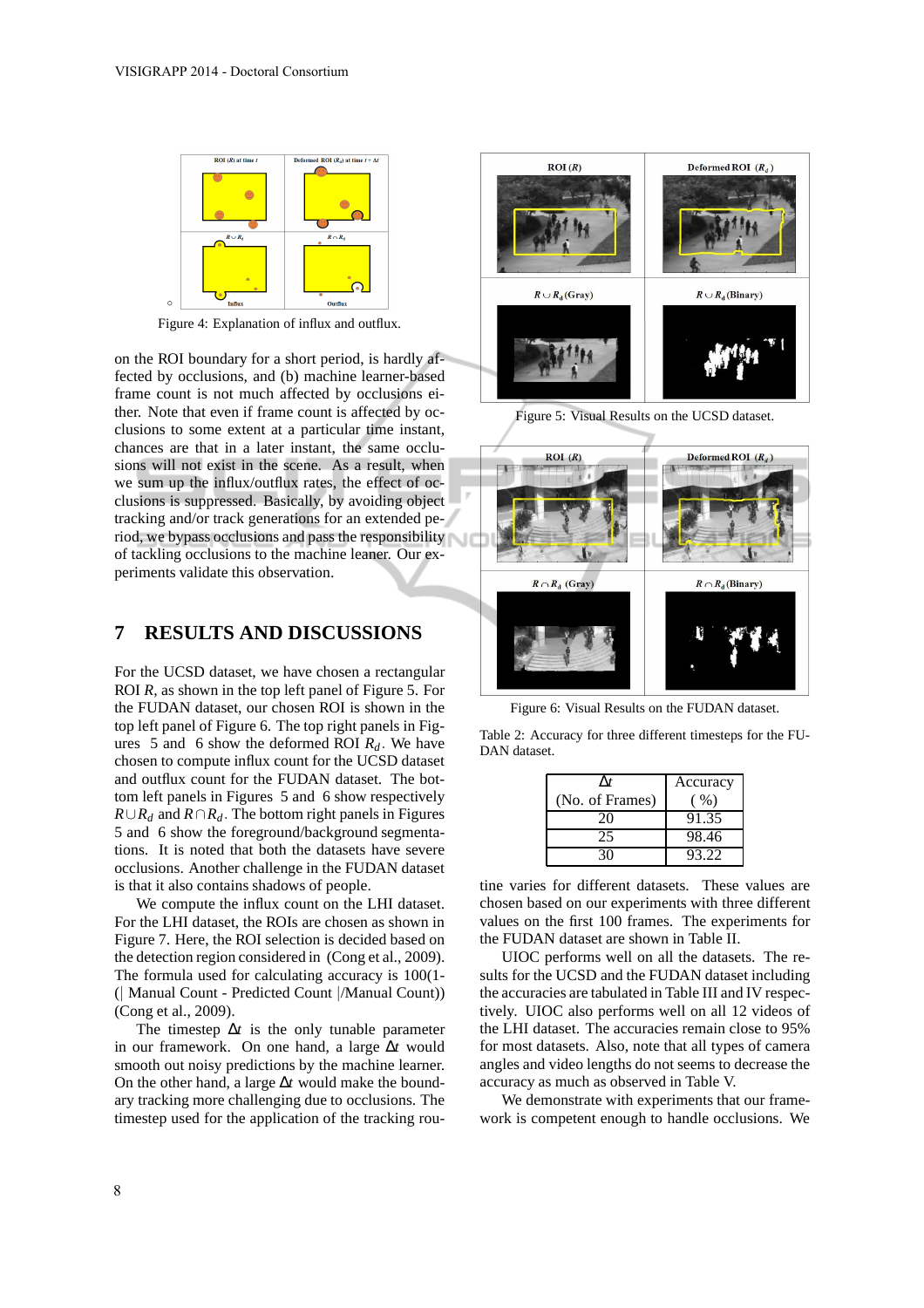

Figure 7: Different videos of the LHI dataset. The dotted lines are the LOIs of (Cong et al., 2009). The rectangles are our ROIs.



Figure 8: Performance evaluation of three algorithms.

choose 5 mostly occluded video clips each of length 1000 from the UCSD dataset. We produce the experimental count from our framework on these 5 video clips along with the manual unique count to obtain the accuracy in Figure 8. In all the cases, the accuracy is more than 90% that shows that the framework performs well on occluded crowds.

We also want to illustrate experimentally that there is no error accumulation with the increase in length of video clips. Toward this end, unique people count is done on different length of video clips from the UCSD dataset and a plot of accuracy versus video clip lengths is shown in Figure 9. It is observed from the graph that the accuracy remains more or less flat when the number of frames is increased.

UIOC works as fast as 10 frames per second on a system with Intel(R), core(TM), DuO CPU, E8400 @ 3GHz. The system is implemented in openCV using the MATLAB implementation of the GP.



Figure 9: Accuracy of the proposed framework with increase of video clip lengths.

Performance of UIOC is compared with the method proposed by Zeng *et al.* (Zeng and Ma, 2010), which is a detection-tracking method for people counting and also with the Flow-Mosaicking method (Cong et al., 2009), which is a LOI counting method. UIOC is also compared with a baseline method. These comparisons are described next.

#### **7.1 Comparison with a Baseline Method**

The baseline method we devise here is as follows. Suppose, we know the average number of frames  $n_t$ for which a person is inside the ROI *R* on frame *t*. Then, a baseline estimate of the unique people count can be computed between two time points  $t_1$  and  $t_2$ as:  $\sum_{t=t_1}^{t_2}$  $Pred(I^t, R)/n_t$ , where, as before,  $Pred(I^t, R)$ predicts the number of people on frame  $I^t$  within the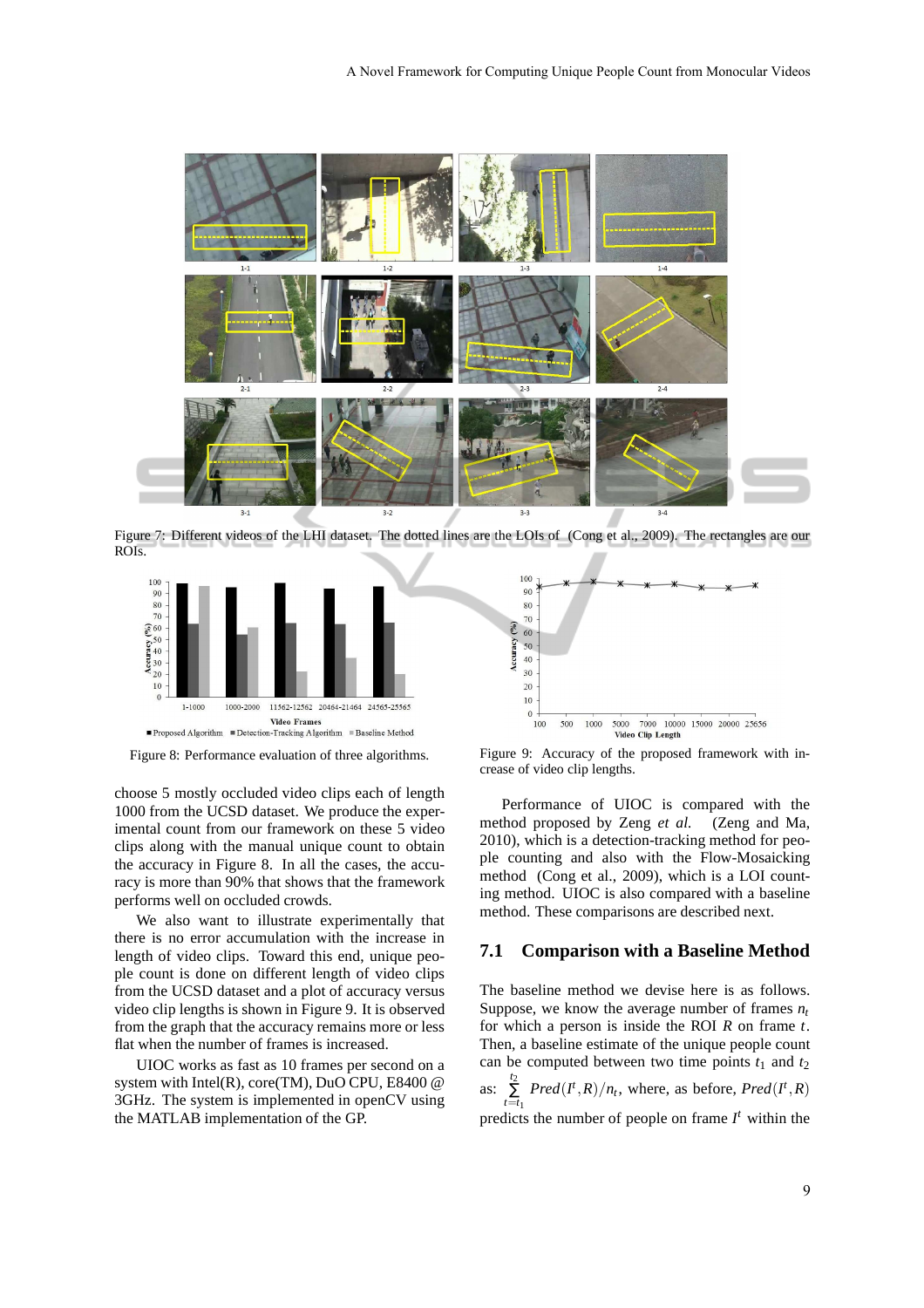ROI *R*. A few comments are in order here. First, not all the people are staying within the ROI for the same number of frames due to varying walking paces, and different entry and exit points. So, the above formula would indeed provide a crude estimate of the unique people count. Second, even estimating the average number of frames  $n_t$  is a nontrivial task. Instead of object tracking, we can try to find out the foreground pixel motion trajectories laid across the ROI. These trajectories would provide us with the average number of frames for which a foreground pixel stayed within the ROI. However, finding these trajectories is a nontrivial task, mainly because of occlusions. A practical and quick approximation to  $n_t$  can be obtained by dividing the distance *d* between a typical entry and exit point on the ROI border by the average foreground pixel speed *s<sup>t</sup>* (obtained by optical flow) computed on frame *t*. With these approximations, the

baseline method count turns into the formula:  $(\sum_{i=1}^{l_2}$ 

*t*=*t*1

### $s_t$ *Pred* $(I^t, R)$ *)*/*d*.

Furthermore, we treat the distance *d* as a tunable parameter here. So, we choose its value by matching the baseline count with the manual count on a training set of the first 500 frames. We apply the baseline method on both the UCSD and FUDAN datset. The total unique count produced by the method for the datasets are 1324.19 and 121.77 respectively, while the manual counts are 1062 and 74. The comparison of accuracies of the proposed framework and the baseline method as demonstrated in Table III and Table IV shows that the proposed UIOC outperforms the baseline method for both the datasets.

The unique people count is also recorded for the baseline method on the same 5 mostly occluded video clips from the UCSD dataset of length 1000 used for UIOC. The result is plotted in Figure 8. Notice that on the first 1000 frames, the baseline method performed well, because we have tuned *d* on the first 500 frames. The comparison here clearly shows that UIOC outperforms much more in terms of accuracy, even in the occluded regions.

## **7.2 Comparison with a Detection-tracking Method**

In Zeng *et al.*'s work, each individual person is detected in a frame and then tracked in consecutive frames until the person leaves the field of view (Zeng and Ma, 2010). The trajectory generated due to tracking represents a single individual. The number of trajectories denote the number of people during a time interval.

The detection here is a supervised method in

|  | Table 3: Accuracy of three algorithms on the UCSD dataset. |  |
|--|------------------------------------------------------------|--|
|  |                                                            |  |

| Algorithm       | Predicted | Manual | Accuracy |
|-----------------|-----------|--------|----------|
|                 | People    | People | (% )     |
|                 | Count     | Count  |          |
| <b>UIOC</b>     | 1118.27   | 1062   | 94.70    |
| Zeng et al.     | 727       | 1062   | 68.46    |
| <b>Baseline</b> | 1324.19   | 1062   | 75.31    |

Table 4: Accuracy of three algorithms on the FUDAN dataset.

| Algorithm       | Predicted | Manual | Accuracy |
|-----------------|-----------|--------|----------|
|                 | People    | People | (%)      |
|                 | Count     | Count  |          |
| UIOC            | 75.14     | 74     | 98.46    |
| Zeng et al.     | 21        | 74     | 28.38    |
| <b>Baseline</b> | 121.77    | 74     | 35.45    |

which Zeng *et al.* use both Histogram of Gradients (HOG) (Dalal and Triggs, 2005) and Local Binary Pattern (LBP) (Ojala et al., 2002) features to detect the head and shoulders of people to avoid partial occlusion. For tracking, they use a particle filter tracker (Chateau et al., 2006).

Zeng *et al.*'s method is also applied on both the UCSD dataset and the FUDAN dataset. As it is a supervised method, 50% of the total number of frames is used for training and the remaining 50% for testing. Though the detection process is tried to be made robust by taking into account both HOG and LBP features, the detection performance was observed to be somewhat poor on the datasets used here. This happens mainly because of two reasons. Since the size of human beings is very small in the UCSD dataset, the detection process becomes complicated as there are fewer pixels on a human body to detect it properly. The second issue is the occlusion that plagues both detection and tracking.

The performance evaluations of the detectiontracking algorithm are tabulated in Table III for the UCSD dataset and Table IV for the FUDAN dataset showing that UIOC outperforms the detectiontracking algorithm for both the datasets.

Unique people count is also recorded for Zeng *et al.*'s method on the same 5 mostly occluded video clips from the UCSD dataset of length 1000 used for UIOC. The results are plotted in Figure 8. The comparison here clearly shows that UIOC outperforms much more in terms of accuracy, even in the occluded regions.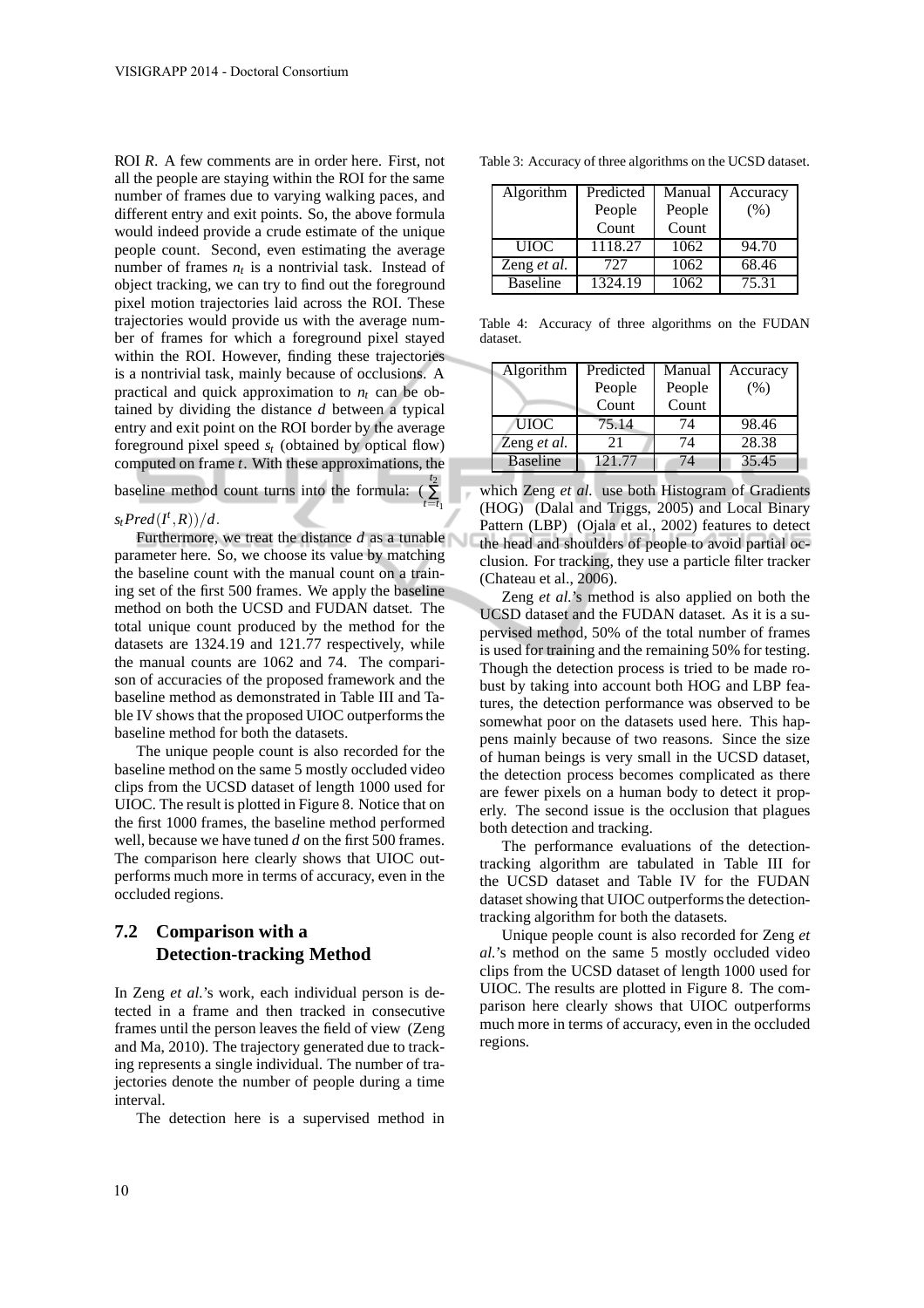### **7.3 Comparison with a LOI Counting Method**

The LOI counting method described in the Flow-Mosaicking method (Cong et al., 2009) counts the number of people crossing a specific line of interest based on flow velocity estimation and temporal image generation. This method was applied on 12 videos of the LHI dataset (Cong et al., 2009). The videos are captured with camera angles of 90, 65 and 40 degrees respectively. There are 4 videos corresponding to each angle and the videos have different views and different lengths. We have chosen ROIs similar to those used in the paper (Cong et al., 2009). These ROIs are shown in Figure 7. We run our UIOC framework on all 12 videos of the LHI dataset and provide a comparative study of our accuracies versus the accuracies of the Flow-Mosaicking method in Table V. We observe that the accuracy of our method on all 12 videos exceed those of the LOI counting method. We attribute the failure of the LOI method here on inaccuracies arise due to the analysis of the temporal images. In contrast, our method does not rely on any temporal images or their analysis.

### **7.4 Work on Multiple ROIs**

In order to increase the accuracy of the UIOC framework, we apply it on multiple ROIs, rather than on a single ROI as shown in Figure 11. Apart from the ROI in the middle on which we train our machine learner, we take more ROIs to take different sample regions from the image. To avoid the increase of computational cost due to multiple ROIs, we plan to apply the machine learner only once. In order to incorporate this idea, initially we calculate the ratio of the number of people present in a ROI versus foreground area, denoted by  $\alpha$ . The plot of  $\alpha$  for the first 300 frames of the UCSD dataset is shown in Figure 10. The number of people used for obtaining this ratio is calculated on the training ROI, ie the ROI on which the machine learner is trained. By observing the graph in Figure 10, we note that  $\alpha$  does not vary dramatically within a short period of time. Thus, we can calculate the influx count for ROIs with the following equation:

 $\Delta C_{in}^t = \alpha^{t+\Delta t} A^{t+\Delta t} (R \cup R_d) - \alpha^t A^t (R)$ where,  $\alpha^t = Pred(I^t, R)/A^t(R)$  $\alpha^{t+\Delta t} = Pred(I^{t+\Delta t}, R)/A^{t+\Delta t}(R)$ *A t* (*R*): foreground area of ROI *R* at time *t R*: actual ROI *R d* : deformed ROI due to boundary tracking  $\Delta C_{in}^t$ : influx at time *t*.



Figure 10: Plot of  $\alpha$  over time.



Figure 11: Multiple ROIs.

Once we get the total influx count for all the indi- $=1.1$ vidual ROIs, we take the average to compute the final unique count. Number of ROIs is a design parameter here. On the training set, we empirically found that we obtained maximum accuracy with 3 ROIs. The experimental unique count achieved is 1078.41, whereas the manual count was 1062. The accuracy is 98.45% on the entire UCSD dataset. In comparison, the unique count was 94.70% with a single ROI previously.

# **8 ADDITION OF DIRECTIONALITY**

In addition to total people count, we also intend to incorporate directionality in our framework. We test this idea on the UCSD dataset. In the UCSD dataset, the people flow goes mainly in two directions: north and south. In order to count the number of people heading north, we need to take into account the people exiting through the upper boundary i.e., the directional outflux through the upper boundary, because the people who are entering the ROI through the lower boundary are exiting the ROI through the upper boundary. Similarly, for counting the people heading south, we need to consider the people exiting through the lower boundary ie the directional outflux through the lower boundary.

Figure 12 explains how the directional counting works. The top left panel of Figure 12 illustrates the positions of people and the ROI *R* at time instant *t*.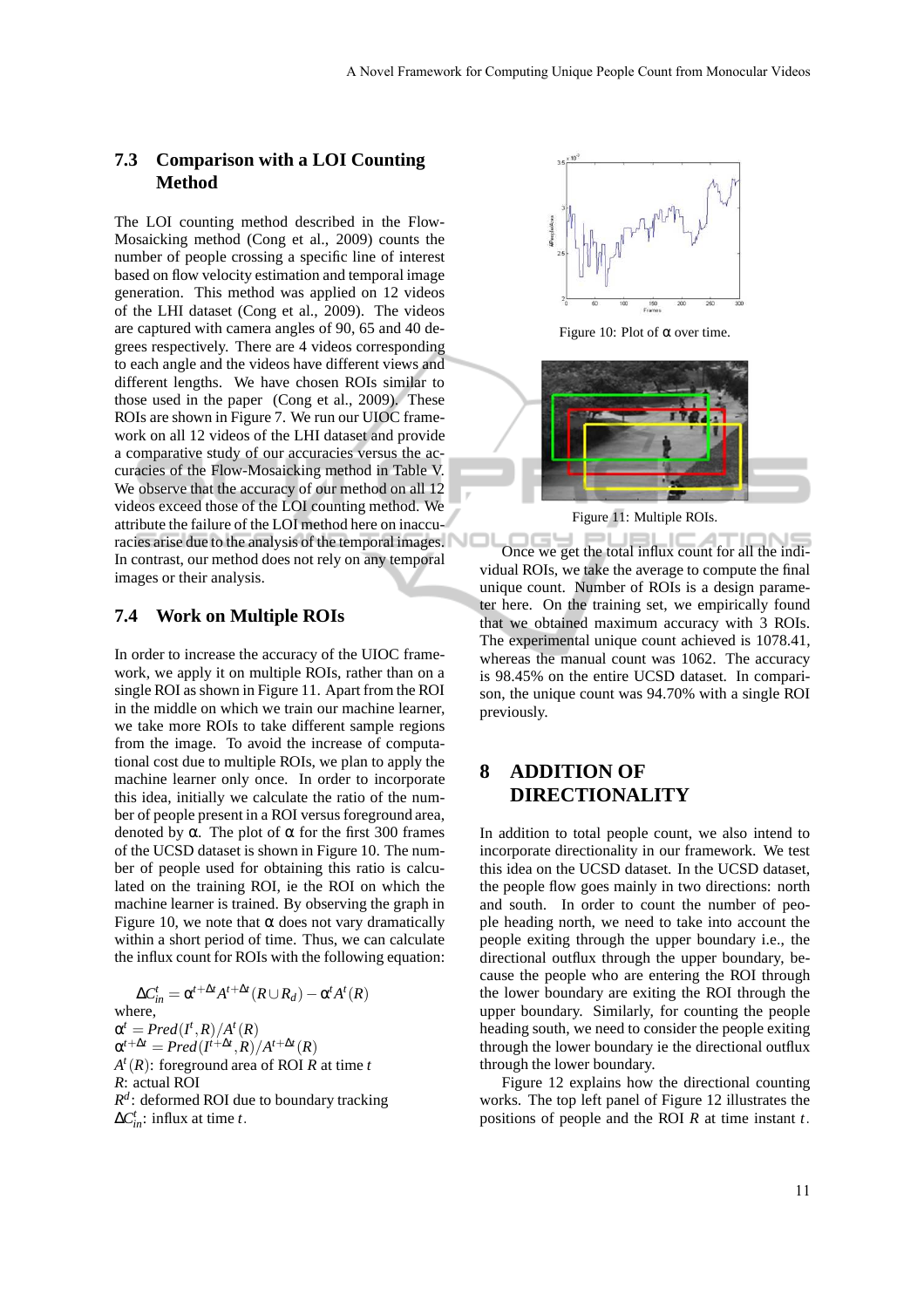| Camera Angle | Video name | Video Length | Total no. of | Accuracy $(\% )$ | Accuracy $(\%)$        |
|--------------|------------|--------------|--------------|------------------|------------------------|
|              |            | (min:sec)    | pedestrians  | UIOC method      | Flow mosaicking method |
|              | 1-1        | 8:59         | 256          | 99.64            | 97.66                  |
| 90           | $1-2$      | 14:48        | 247          | 97.02            | 94.33                  |
|              | $1 - 3$    | 4:30         | 23           | 96.61            | 95.65                  |
|              | 1-4        | 5:30         | 180          | 98.63            | 93.33                  |
|              | $2 - 1$    | 11:29        | 62           | 98.27            | 83.87                  |
| 65           | $2 - 2$    | 8:24         | 300          | 96.21            | 84.67                  |
|              | $2 - 3$    | 3:45         | 42           | 91.26            | 90.48                  |
|              | $2 - 4$    | 4:40         | 44           | 99.72            | 86.36                  |
|              | $3-1$      | 7:16         | 29           | 97.25            | 82.76                  |
| 40           | $3-2$      | 25:35        | 267          | 94.64            | 93.26                  |
|              | $3-3$      | 13:08        | 288          | 99.26            | 93.75                  |
|              | $3-4$      | 10:08        | 40           | 93.08            | 87.50                  |

Table 5: Comparative study of the UIOC method and the Flow-Mosaicking method (Cong et al., 2009) on the LHI dataset.



The top right panel displays the positions of people at time instant  $t + \Delta t$  as well as the deformed ROI  $R_d$ .  $R_d$ is a result of tracking the boundaries of *R* between *t* and  $t + \Delta t$ . The bottom left panel shows  $R_d$  intersected with  $R$  at the upper boundary, which we need in order to compute the number of people heading north. The bottom right panel shows *R<sup>d</sup>* intersected with *R* at the lower boundary which we need in order to compute the number of people heading south. The number of people heading north is given by the difference of the number of people present in the actual ROI and the number of people present in the deformed ROI, which is formed from the intersection of  $R$  and  $R_d$  at the top i.e.,  $\Delta C_N^t = 4 - 2 = 2$ . On the other hand, the number of people heading south is given by the difference of the number of people present in the actual ROI and the number of people present in the deformed ROI, which is formed by the intersection of *R* and *R<sup>d</sup>* at the bottom i.e.,  $\Delta C_S^t = 3 - 2 = 1$ . Summing  $\Delta C_N^t$  and  $\Delta C_S^t$ and dividing a specific time interval, we get the total number people moving north and the total number of people moving south respectively.

We test the method on the first video of the UCSD dataset, which has the densest crowd. We manually count the number of people heading north and south

separately and then run our framework to get the experimental count. We achieve more than 90% accuracy in both cases as tabulated in Table VI.

Table 6: Performance of UIOC for directionality.

| Direction | Manual<br>People Count | Accuracy<br>$\frac{9}{0}$ |
|-----------|------------------------|---------------------------|
| North     | 183                    | 94.17                     |
| South     |                        | 93.23                     |

# **9 APPLICATION ON MULTIPLE VIEWS**

For extending our framework towards more benchmark datasets, we apply it on multiple views of the PETS 2009 dataset. (S1-L2 view, Time 14-31).

In order to apply the UIOC framework on multiple views, the first step is to merge multiple views together in order to choose a ROI. Using a simple program that uses the OpenCV library, the views are merged by their overlapping areas to create an extended view. This is accomplished by manually choosing corresponding points between the source images (views two, three and four) and the destination image (view one) which are the four views presented in Figure 13. Using these points and OpenCV library functions, the homography among the views is found and used to transform views two, three, and four into the closest match of view one.

Once the three views are transformed, all four views are superimposed on top of one another for the actual merging. Figure 14 shows the merged view. The ROI is then chosen on the merged image. For each view that is transformed, the coordinates of the chosen ROI are transformed using the inverse of the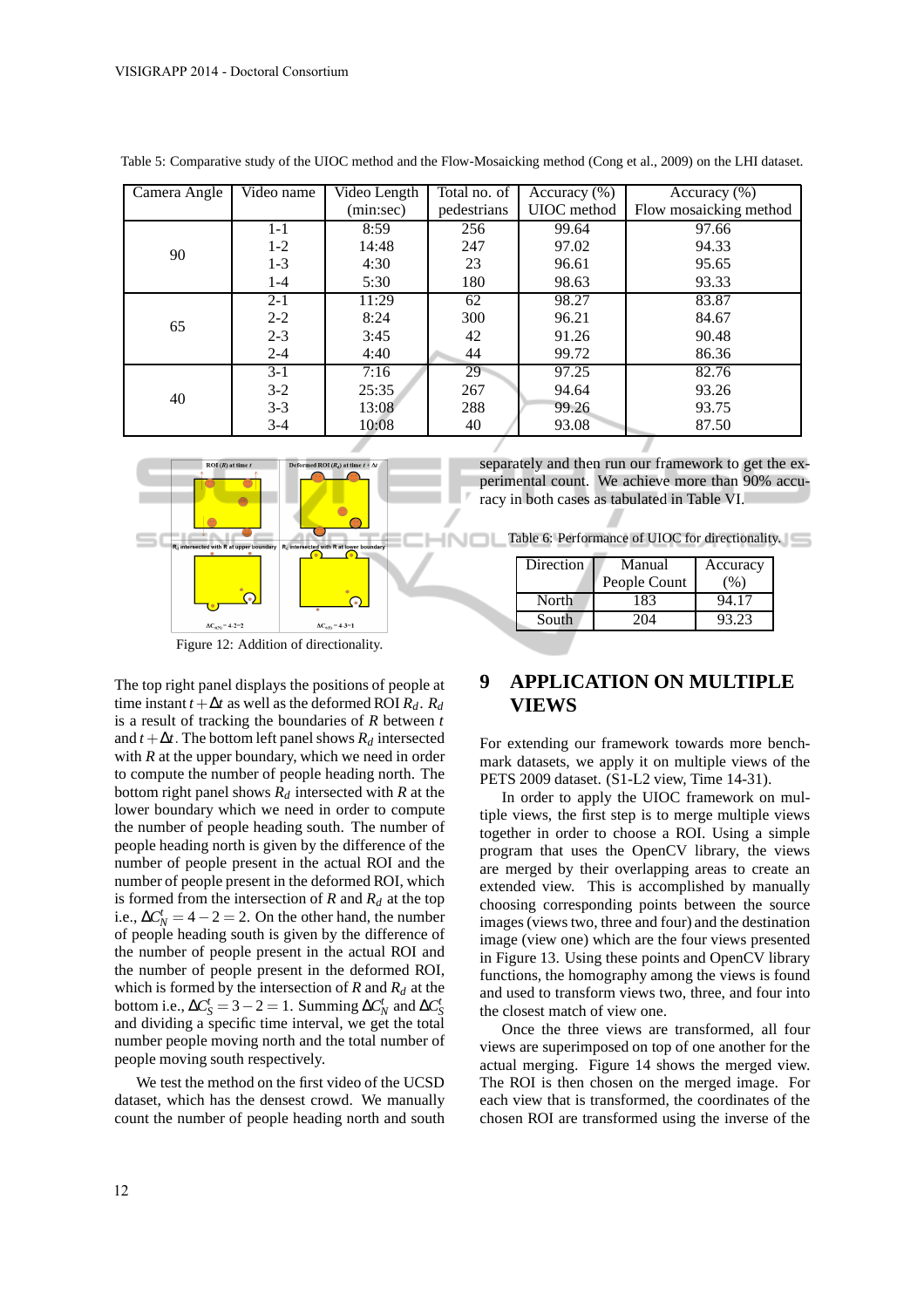transformation matrix that is used to transform the image to match view one. In this way, the newly transformed ROI corresponds roughly to the correct location on each original view. Also, any points too close to the edges or out of bounds have to be moved in. In the case of the PETS data, as all the views have significant overlap and there is not much room to lose people in, the count for each view should theoretically be almost the same. Therefore, at the end of the program, the average count among all four views is taken as the final estimated people count. The actual count for the selected ROI is 38, and the estimated count is 38.49 which produces 98.71% accuracy.

We compare our results with an existing multicamera person tracking work (Krahnstoever et al., 2008). According to (Krahnstoever et al., 2008), the people count accuracy on PETS 2009 S1-L2 dataset (Time 14-31) is almost 82% whereas our accuracy is 98.71% which we achieve without taking into consideration any homography constraints.

So, the UIOC framework, though initially developed for monocular videos, is proved to be flexible enough to perform well even on a network of cameras capturing multiple human views.



Figure 13: The four different views and the chosen ROIs on the PETS 2009 S1-L2 dataset.



Figure 14: Merged view of PETS dataset.

# **10 CONCLUSIONS**

We design a novel framework for finding the unique people count on monocular videos. Our framework is capable of counting the total number of people in a specific time interval by overcoming occlusion, which is one of the most dominant problems in the domain

of computer vision based solutions to people counting. We achieve more than 95% accuracy on numerous publicly available benchmark videos. Our method outperforms two state of art algorithms and a baseline method. We even extend our framework to work on multiple views with highly satisfactory accuracy.

### **11 EXPECTED OUTCOME**

The expected outcome of my research is to produce a people counting software, the input of which will be a monocular video and the output will be the total unique count of people within the video. We expect to produce more than 90% accuracy in all kinds of human video. The software is user friendly and can generate results in real time. Thus it is viable for commercialization. Once commercialized, the software can be used in many real life scenarios like traffic management, surveillance videos and many other video analytic applications as discussed earlier in this paper. 'USLILA I IUN:

## **ACKNOWLEDGEMENTS**

The authors would like to thank Dr. Yang Cong for the LHI dataset. The authors also acknowledge the following sources of funding for this work: NSERC, AQL Management Consulting Inc., and Computing Science, University of Alberta.

## **REFERENCES**

- Barnich, O. and Droogenbroeck, M. V. (2011). Vibe: A universal background subtraction algorithmfor video sequences. *Transactions in Image Processing*, 20:1709– 1724.
- Black, J. and Ellis, T. (2006). Multi camera image tracking. *Image and Vision Computing*, 24:1256–1267.
- Box, P. C. and Oppenlander, J. C. (2010). Manual of traffic engineering studies. Technical report, Institute of Transportation Engineers.
- Brostow, G. J. and Cipolla, R. (2006). Unsupervised bayesian detection of independent motion in crowds. In *CVPR*, pages 594–601.
- Chan, A. B., Liang, Z. S. J., and Vasconcelos, N. (2008). Privacy preserving crowd montioring: counting people without people models or tracking. In *CVPR*, pages 1–7.
- Chan, A. B. and Vasconcelos, N. (2009). Bayesian poisson regression for crowd counting. In *ICCV*, pages 1–7.
- Chan, A. B. and Vasconcelos, N. (2012). Counting people with low-level features and bayesian regression. In *TIP*, volume 21, pages 2160–2177.